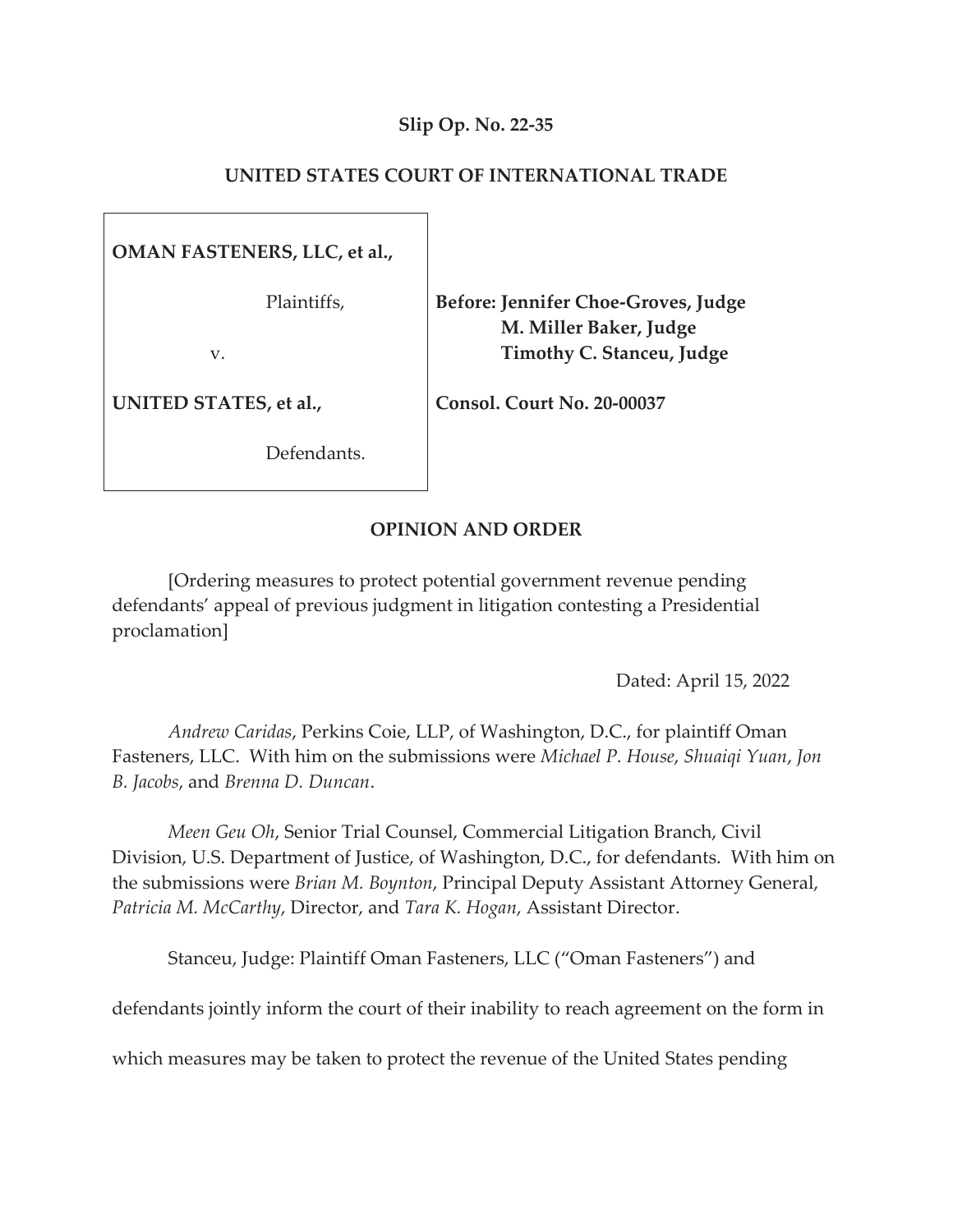defendants' appeal of our judgment in *Oman Fasteners, LLC v. United States*, 45 CIT \_\_, 520 F. Supp. 3d 1332 (2021) (*"Oman Fasteners I*"). The court orders plaintiff Oman Fasteners to make cash deposits on future entries of merchandise affected by this litigation, unless or until Oman Fasteners and defendants agree upon and implement bonding to secure potential government revenue, during the remainder of the stay pending defendants' appeal of our prior judgment.

### **I. BACKGROUND**

In *PrimeSource Bldg. Prods., Inc. v. United States*, 45 CIT \_\_, 505 F. Supp. 3d 1352 (2021) ("*PrimeSource*"), we held that a proclamation issued by the President of the United States ("Proclamation 9980"), *Adjusting Imports of Derivative Aluminum Articles and Derivative Steel Articles Into the United States*, 85 Fed. Reg. 5,281 (Exec. Office of the President Jan. 29, 2020), in which the President imposed duties of 25% *ad valorem* on various imported products made of steel, including nails and other fasteners, was issued contrary to time limitations in Section 232 of the Trade Expansion Act of 1962, 19 U.S.C. § 1862 ("Section 232")1 and therefore beyond the authority to adjust tariffs that Section 232 delegated to the President.

In *Oman Fasteners I*, we granted summary judgment in favor of Oman Fasteners, who brought a claim essentially identical to that asserted in the *PrimeSource* litigation.

<sup>&</sup>lt;sup>1</sup> All citations to the United States Code herein are to the 2018 edition.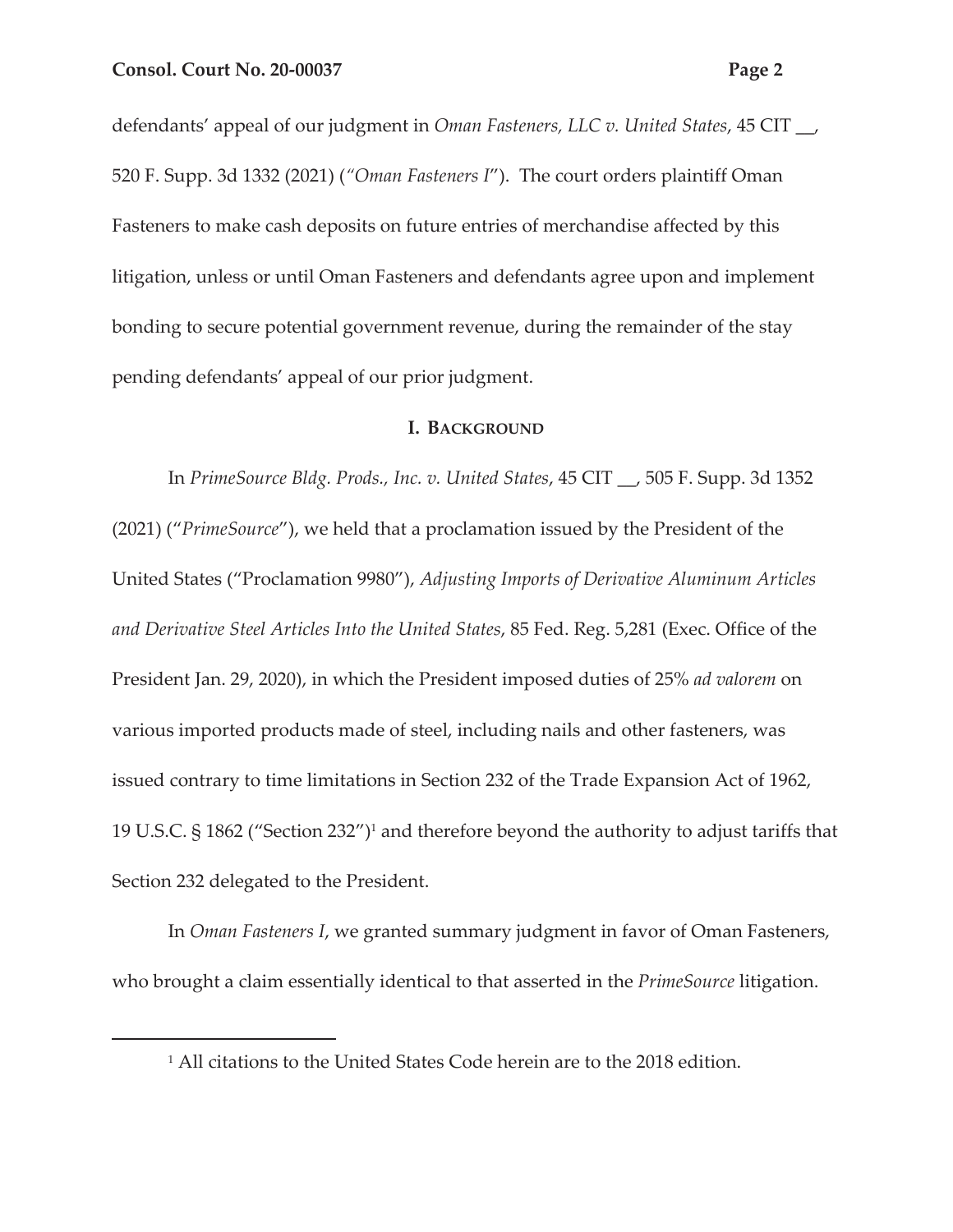In the judgment, we ordered defendants to liquidate the entries affected by this litigation without assessment of the 25% *ad valorem* Section 232 duties, discontinue the then-existing obligation of plaintiffs to post bonding for such duties, and refund with interest any deposits of Section 232 duties that may have been made. Judgment 2 (June 10, 2021), ECF No. 108. Defendants filed a notice of appeal of our judgment. Notice of Appeal 4–5 (Aug. 7, 2021), ECF No. 110.

In *Oman Fasteners, LLC v. United States*, 45 CIT \_\_, 542 F. Supp. 3d 1399 (2021) ("*Oman Fasteners II*"), upon defendants' motion, we took several actions pending appeal. We stayed our order to liquidate the affected entries and refund with interest any deposits of Section 232 duties, enjoined the liquidation of the affected entries, and ordered defendants to confer with Oman Fasteners and co-plaintiffs Huttig Building Products, Inc. and Huttig, Inc. (collectively, "Huttig") "with the objective of reaching, and entering into, an agreement with Oman and an agreement with Huttig on monitoring and such bonding for entries of merchandise within the scope of Proclamation 9980 that have occurred, and will occur, on or after June 10, 2021 [the date of the entry of judgment], as is reasonably necessary to secure potential liability for duties and fees." *Oman Fasteners II*, 45 CIT at \_\_, 542 F. Supp. 3d at 1409.

In taking the actions to allow defendants to protect potential revenue from Section 232 duties pending the appeal of our judgment in *Oman Fasteners I*, we stated that the opinion of the Court of Appeals for the Federal Circuit ("Court of Appeals") in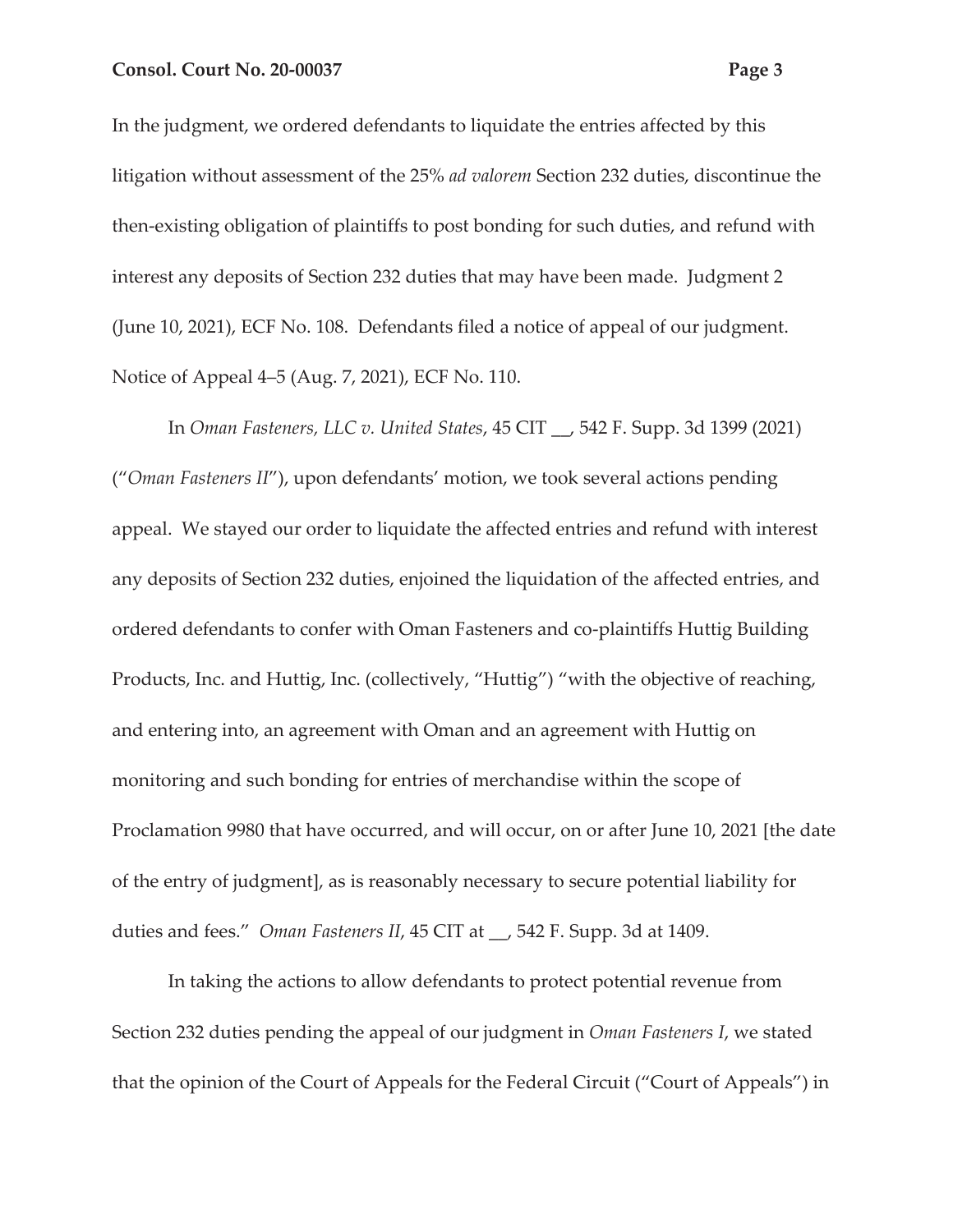*Transpacific Steel LLC v. United States*, 4 F.4th 1306 (Fed. Cir. 2021), "causes us to conclude that defendants have made a sufficiently strong showing that they will succeed on the merits on appeal." *Oman Fasteners II*, 45 CIT at \_\_, 542 F. Supp. 3d at 1403. We concluded that defendants demonstrated, further, the likelihood of irreparable harm in the absence of the relief sought, explaining that the "harm is the loss of the authority, provided for by statute and routinely exercised by Customs [and Border Protection] in every import transaction, to require and maintain such bonding as it determines is reasonably necessary to protect the revenue of the United States." *Id*., 45 CIT at \_\_, 542 F. Supp. 3d at 1405–06. We also concluded that the remaining equitable factors, balancing of the hardships and the public interest, also favored allowing the government to exercise its authority to protect the revenue. *Id*., 45 CIT at \_\_, 542 F. Supp. 3d at 1407–08.

Plaintiffs and defendants reached agreement on bonding following our decision in *Oman Fasteners II*, and the special bonding arrangement for Section 232 duties continues to be in place for entries by Huttig. But as to entries by Oman Fasteners, the parties are no longer in agreement, and, according to defendants, the government's interest in potential Section 232 duties on Oman Fasteners's entries occurring after the end of February 2022 is not currently being protected by special bonding. Defs.' Suppl. Notice Concerning the Parties' Inability to Reach Agreement on Continuous Bonding, and Request for Continuous Bonding 1–2 (Mar. 18, 2022), ECF No. 129 ("Defs.'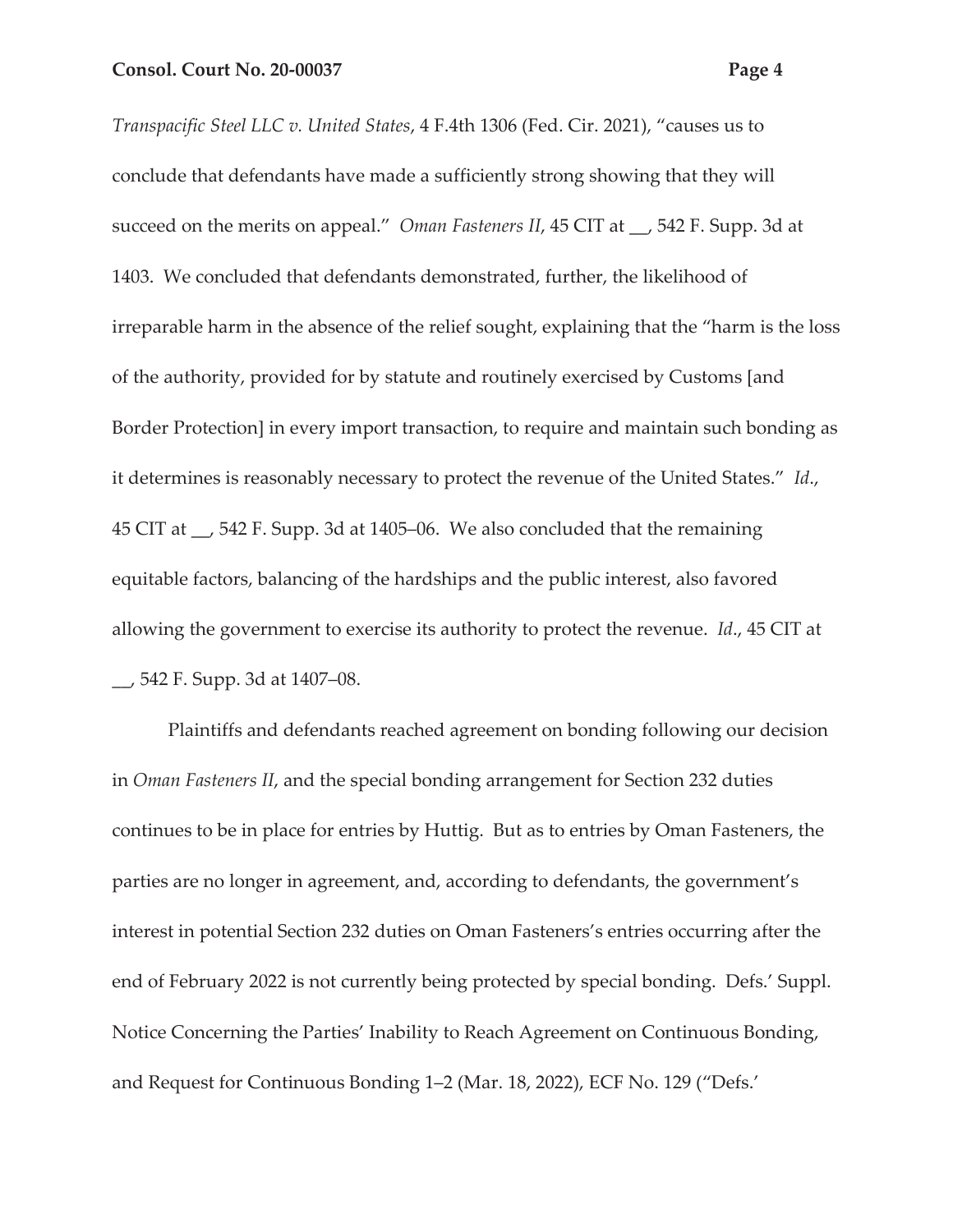Request"); *see also* Joint Notice Regarding Court's Order Concerning Monitoring and Continuous Bonding 1–3 (Jan. 5, 2022), ECF Nos. 127 (public), 128 (conf.) ("Joint

Notice").2

Opposing renewed bonding or the deposit of cash deposits on its entries, Oman Fasteners has responded to defendants' latest submission by proposing that the government's interest in potential Section 232 duties be protected by the deposit of estimated potential Section 232 duties into an escrow account, a proposal defendants oppose. Oman Fasteners' Resp. to Defs.' Suppl. Notice Regarding Bonding (Apr. 1, 2022), ECF Nos. 131 (conf.), 132 (public) ("Oman Fasteners's Resp."). The court issues this Opinion and Order to resolve the current dispute between Oman Fasteners and defendants and also to provide for protection of the revenue for Section 232 duties potentially owed on entries of merchandise by Oman Fasteners that are subject to Proclamation 9980.

### **II. DISCUSSION**

The current dispute between Oman Fasteners and defendants is not over whether, but how, the government's interest in potential Section 232 duties should be protected. Oman Fasteners is opposed to the resumption of bonding for these potential duties, arguing that "liquidation of all of Oman Fasteners' entries at issue in this case

<sup>2</sup> All citations in this Opinion and Order are to public documents.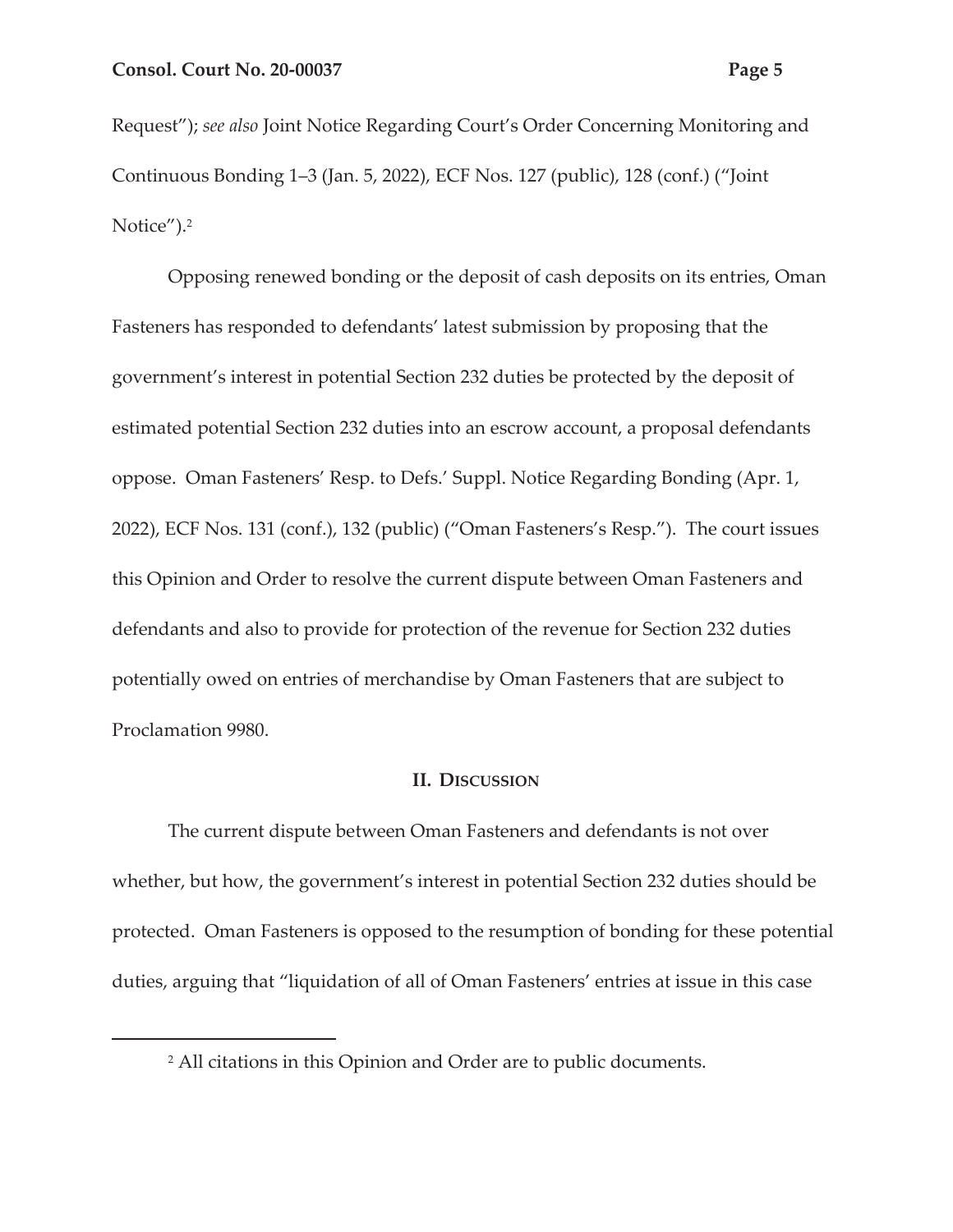likely will not occur until years after Defendants' appeal has concluded," Oman Fasteners's Resp. 3; *see* Joint Notice 4–5. Referring to lengthy suspensions of liquidation, Oman Fasteners explains that "the entries subject to the stay will coincide with the as-yet uninitiated seventh administrative review (covering entries between July 1, 2021 and June 30, 2022) and very likely eighth administrative review (covering entries between July 1, 2022 and June 30, 2023)" in *Certain Steel Nails from the Sultanate of Oman*, Inv. No. A-523–808 ("*Oman Nails*"). Oman Fasteners's Resp. 3.

Oman Fasteners also is opposed to the deposit of estimated Section 232 duties on its current and future entries, maintaining that "there is no guarantee that Oman Fasteners would be able to recoup these funds prior to liquidation of the entries," which delay, according to Oman Fasteners, would cause it unnecessary hardship. Joint Notice 5. It argues, further, that depositing estimated Section 232 duties, "even payment of *contingent* duties, may affect the dumping margin calculations in subsequent reviews" in that "this Court has held that Section 232 duties are deductible from export price in antidumping cases." Oman Fasteners's Resp. 4 (citing *Borusan Mannesmann Boru Sanayi Ve Ticaret A.S. v. United States*, 45 CIT \_\_, \_\_, 494 F. Supp. 3d. 1365, 1372–76 (2021)).

Oman Fasteners "proposes securing the Government's revenue interest by establishing an escrow account, into which Oman Fasteners would deposit funds sufficient to cover all Section 232 duties that would be assessed on its entries of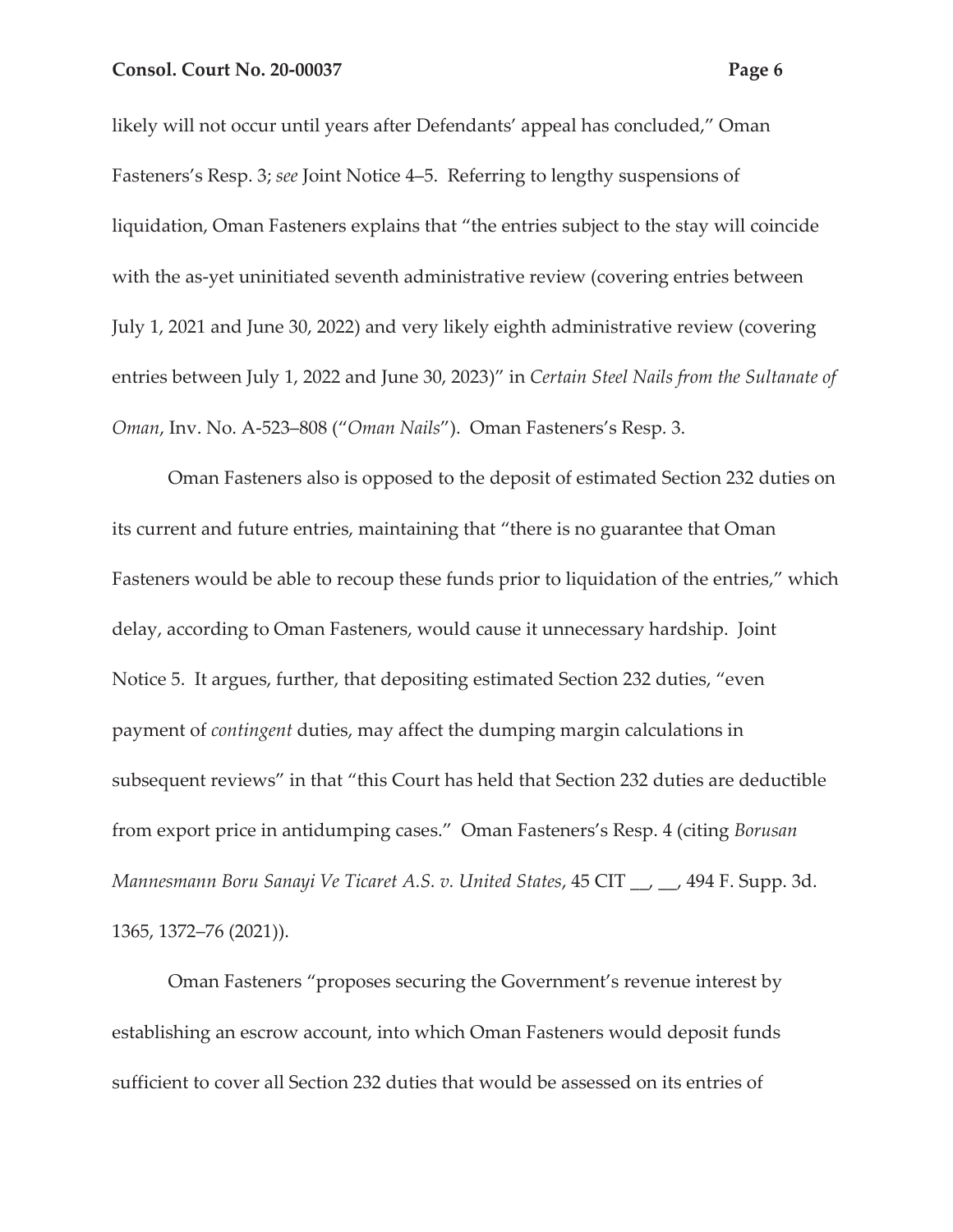merchandise in the event that Defendants ultimately prevail on the merits of their appeal." Joint Notice 3. It adds that "[u]nlike a customs bond, an escrow account can be interest bearing, with the interest proceeds paid out to the prevailing party in this litigation." *Id.* at 4. Also, as Oman Fasteners points out, duties could be escrowed for entries that already have occurred. Oman Fasteners's Resp. 2.

The court is not convinced that Oman Fasteners's proposed establishment of an escrow account would be superior to the deposit of estimated Section 232 duties for entries affected by this litigation. Any such account would have to be administered by, or under the supervision of, the court. Should the parties come into dispute as to whether the proper amounts of potential Section 232 duties were deposited, or deposited timely, the court would be called upon to resolve the matter. In comparison, U.S. Customs and Border Protection already has well-established procedures in place to receive and administer estimated duties of any character. While an extra burden on the court would not be a disqualifying reason for establishing an escrow account in a case in which doing so is necessary to ensure fairness to the parties, this is not such a case. Here, the escrow account procedure essentially would perform the function that deposits of estimated duties perform under existing statutory and regulatory procedures, which Congress established for the administration of the Tariff Act of 1930, and, specifically, for the protection of the revenue. *See* 19 U.S.C. § 1505. Because other, non-Section 232-related amounts would need to be deposited on those entries as they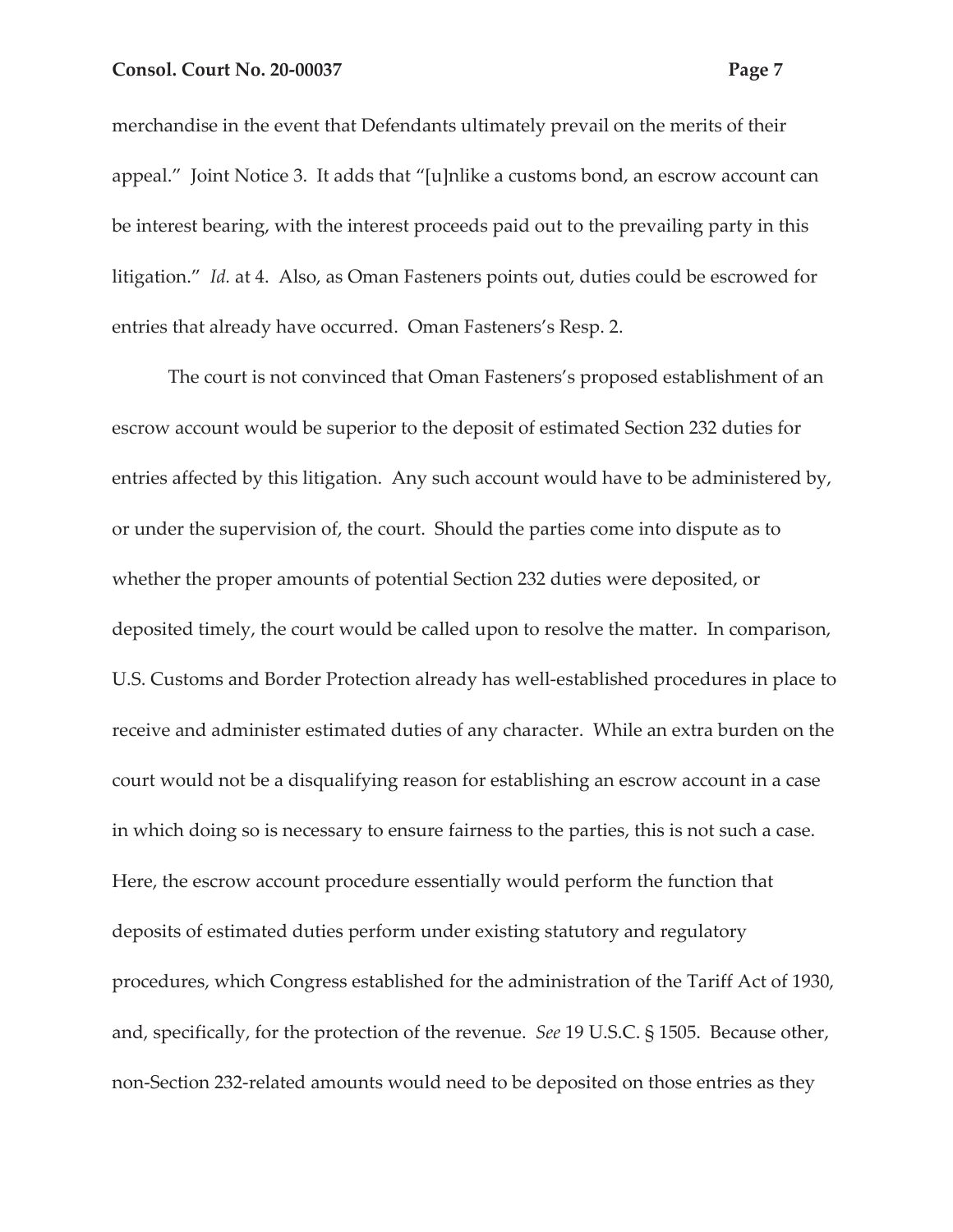occur, the escrow account procedure essentially would be duplicative as well as unnecessary.

Regarding administrative burden, Oman Fasteners argues that "providing security for entries during the interim period would likely require using an escrow account like the one Oman Fasteners proposes as a global solution." Oman Fasteners's Resp. 5. The court does not agree. Cash deposits of potential Section 232 duties and bonding are available as alternatives to an escrow account during the pendency of defendants' appeal. And with respect to the proposal that an escrow account be interest-bearing, the existing procedures already provide for interest assessment on underpaid duty deposits and the payment of interest to importers of record for excess duties deposited.

Nor is the court convinced by the argument that Oman Fasteners, if ultimately prevailing in this litigation, might be unable to recoup its deposited Section 232 duties prior to liquidation of the entries. The court does not foresee a situation in which this would occur. Should our judgment in *Oman Fasteners I* ultimately be affirmed after all appeals are concluded, this Court would have the power to order the refund, with interest, of deposits made to secure potential Section 232 duty liability on entries of Oman Fasteners that remain in unliquidated status.

Finally, the court considers Oman Fasteners's argument that deposit of estimated Section 232 duties could increase its dumping margin in future reviews of the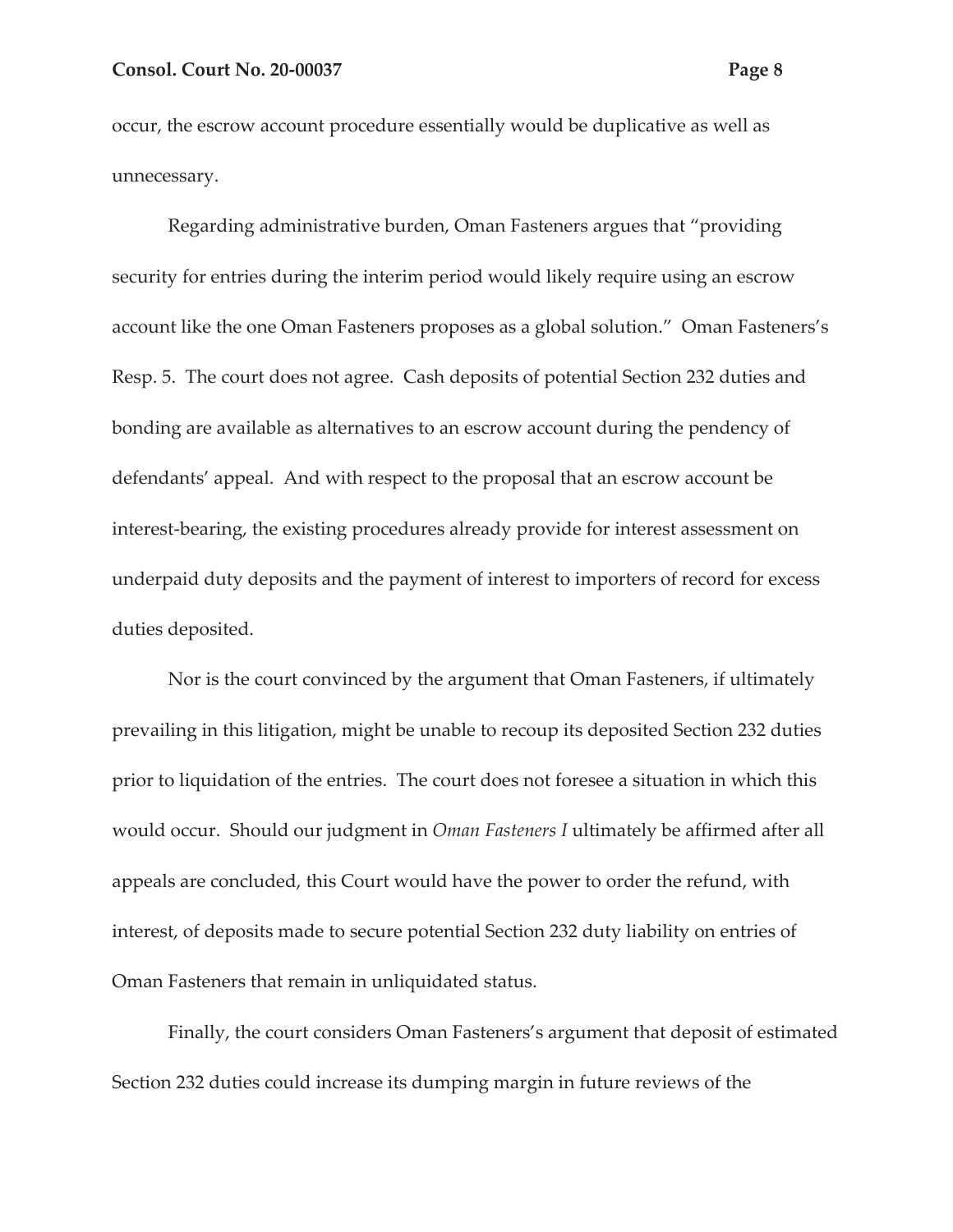applicable antidumping duty order. As Oman Fasteners itself recognizes, Oman Fasteners's Resp. 3–4, administrative reviews involving entries made in the coming months would not be conducted and completed anytime in the near future. Oman Fasteners presumes that using an escrow account for potential estimated Section 232 duties rather than duty deposits on individual entries might be advantageous to it in those future reviews, but this is a matter of speculation. The court's responsibility is to resolve the current dispute regarding security according to the present circumstances of this litigation rather than upon speculation concerning the issues that may be addressed in a future administrative proceeding conducted under the antidumping duty laws.

#### **III. CONCLUSION AND ORDER**

Based on the foregoing, we conclude that plaintiff Oman Fasteners has not presented a convincing argument why the court should establish and administer an escrow procedure to provide for security on its potential Section 232 duty liability during the remainder of the stay pending appeal.

Therefore, upon the court's consideration of the papers filed herein, and upon due deliberation, it is hereby

**ORDERED** that plaintiff Oman Fasteners shall make duty deposits for potential Section 232 duty liability on all consumption entries affected by this litigation that are made after the date of this Opinion and Order and during the remainder of the stay pending defendants' appeal of this Court's judgment in this litigation; it is further

**ORDERED** that Oman Fasteners, should it so choose, may discontinue the duty deposits ordered herein after reaching agreement with defendants on the resumption of